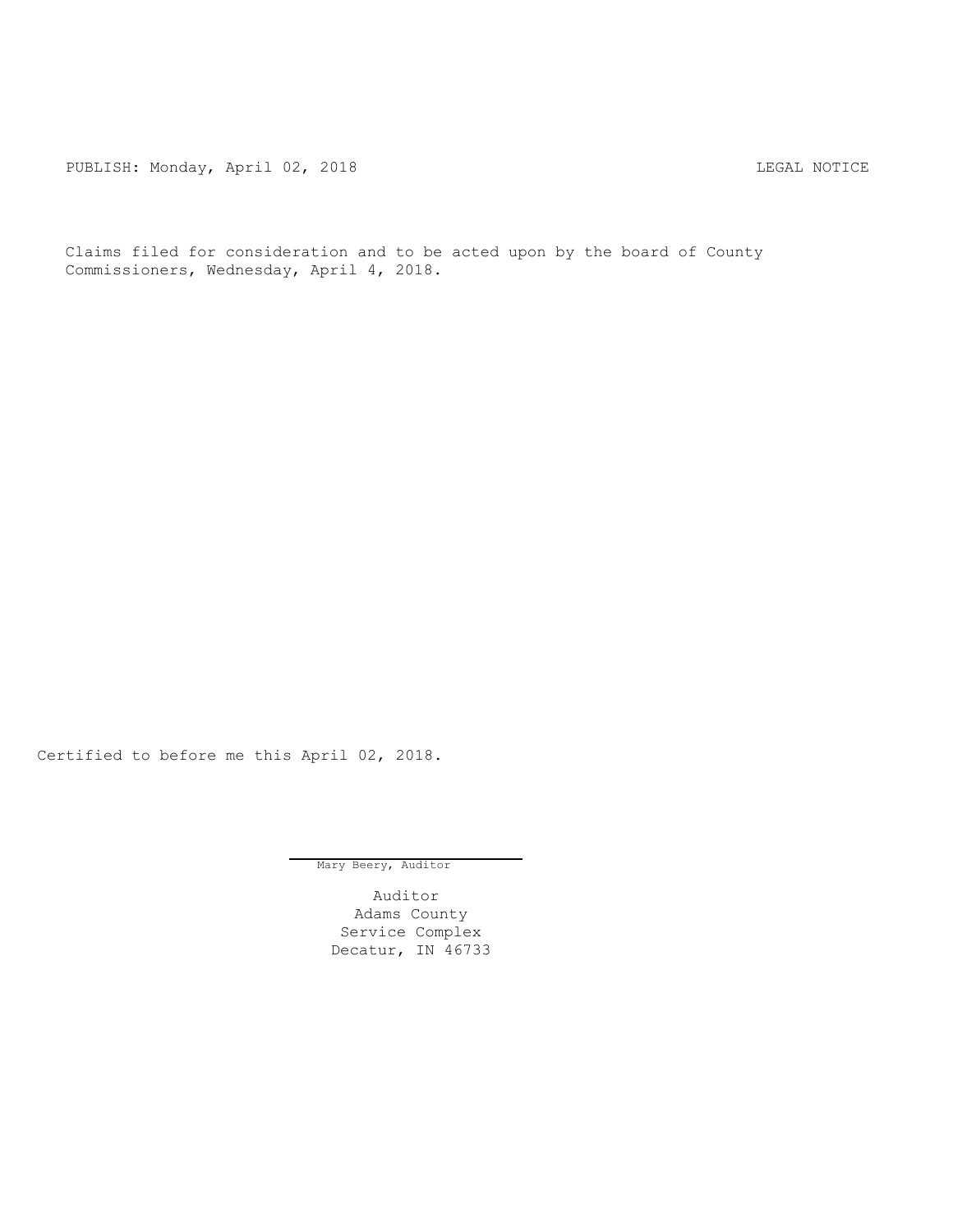

## **Claims Docket for Newspaper Adams County, Indiana**

## For Period: **3/8/2018** to **3/21/2018**

*313 W. Jefferson St. Decatur, IN 46733 (219) 724-2600*

Date Claims to be Paid: **4/4/2018**

| <b>Vendor</b>                           | Amount    | <b>Vendor</b>                            | Amount    |
|-----------------------------------------|-----------|------------------------------------------|-----------|
| Adams Memorial Hospital                 | 8,284.92  | AT & T Mobility                          | 829.26    |
| Baker And Sons Plumbing &               | 913.18    | Suburban Propane LP                      | 148.50    |
| Cintas Location #338                    | 189.11    | Decatur Hardware & Rental                | 10.86     |
| <b>Complete Printing Service</b>        | 829.70    | Computer Systems, Inc.                   | 155.24    |
| Decatur Daily Democrat                  | 91.45     | Fleming Excavating, Inc.                 | 2,371.50  |
| Gordon Food Service                     | 2,822.18  | Mark S. Gresla, MD                       | 840.50    |
| Monroe Trophy                           | 20.00     | Parrish Electric/PhazPak Inc             | 217.07    |
| West Payment Center                     | 1,173.61  | Chris Faulkner                           | 5,780.00  |
| Imi Irving Material, Inc.               | 18,046.02 | Adams County Automotive Supply, Inc.     | 18.14     |
| Jay County REMC                         | 48.16     | Bluhm & Reber                            | 85.00     |
| Waste Management                        | 127.44    | Hi-Way Service, Inc.                     | 39.76     |
| B & K Hydraulics LLC                    | 900.00    | Youth Opportunity Center, Inc            | 8,540.00  |
| Summit City Reporting, Inc.             | 73.36     | Jackson Oil & Solvents, Inc              | 211.20    |
| Craigville Diesel Service               | 2,945.24  | Chad W. Sprunger                         | 1,002.73  |
| Public Agency Training Council          | 495.00    | Zurcher's Best-One Tire & Auto Care, Inc | 757.00    |
| Kristina Nichols                        | 15.84     | Braun's Garage, Inc.                     | 617.98    |
| Detroit Salt Company LLC                | 1,253.68  | <b>Expert Transmission</b>               | 375.72    |
| Harvest Land Co-op                      | 875.65    | Koorsen Fire and Security, Inc.          | 50.00     |
| Pepper L York                           | 188.00    | Adams County Truck Repair, Inc.          | 24.54     |
| David Lombard, PHD                      | 1,600.00  | Thomas R Krueckeberg                     | 111.15    |
| Adams County Sheriff's Department       | 204.00    | Wieland and Associates, Inc.             | 1,050.00  |
| <b>ERS</b> Wireless Communications      | 1,704.23  | Troyer's Market LLC                      | 4,272.79  |
| Dawn Grimm                              | 68.64     | Kendall Electric, Inc.                   | 55.11     |
| <b>Standard Textile</b>                 | 459.36    | <b>Uricks Trucking</b>                   | 2,534.00  |
| Dick J. Beard                           | 266.56    | Barnes & Thornburg                       | 3,424.00  |
| Deborah A. Schantz                      | 795.30    | Dell Marketing L.P.                      | 2,365.42  |
| Kathy LaFontaine                        | 15.84     | <b>Stationair's Express</b>              | 503.93    |
| Karla Marbach                           | 174.32    | Habegger's Ace Lumber #4488              | 29.99     |
| Microvote General Corporation           | 33.00     | FlexPAC                                  | 2,134.28  |
| IN Assoc of Chiefs of Police Foundation | 199.00    | Paul W Rumple                            | 50.00     |
| Decatur Ace Hardware                    | 167.53    | Havel                                    | 12,952.00 |
| First Response                          | 106.91    | Timothy L. Barkey                        | 466.69    |
| O'Reilly Auto Parts                     | 139.86    | Cates and Associates Inc                 | 700.00    |
| Phil Eicher                             | 50.00     | Anna Steiner                             | 50.00     |
| Corrisoft                               | 283.25    | <b>Integrity Auto Glass</b>              | 70.00     |
| Central Customer Charges                | 314.22    | Robert W Reef                            | 50.00     |
| <b>Indigital Telecom</b>                | 4,312.87  | Piqua Ag Enterprises, LLC                | 6,000.00  |
| Pitney Bowes, Inc.                      | 648.32    | R.B.'s Body Shop Inc                     | 1,500.00  |
| Perry ProTech                           | 5,432.75  | U.S. Aggregates Inc.                     | 13,913.39 |
| Healthcare Waste Management, Inc.       | 128.50    | Jeff McDonald                            | 68.64     |
| Jessica Nix                             | 288.69    | Douglas Hartman                          | 100.00    |
| Jerry Double                            | 588.75    | JPMorgan Chase Bank NA                   | 4,786.20  |
| H & S Fabrication, LLC                  | 680.00    | Osburn Associates, Inc.                  | 8,205.02  |
| Redwood Toxicology Laboratory, Inc.     | 967.99    | Jamie Wetter                             | 118.36    |
| <b>Staples Business Advantage</b>       | 1,244.27  | Four U Packaging                         | 209.07    |
| Town and Country Chrysler               | 45,902.50 | <b>Aquatek Water Treatment</b>           | 597.55    |
| Knowink LLC                             | 1,750.00  | Kristina A Nichols/Special Needs         | 40.39     |
| B & B Farms                             | 180.00    | Kaup Pharmacy                            | 5,569.62  |